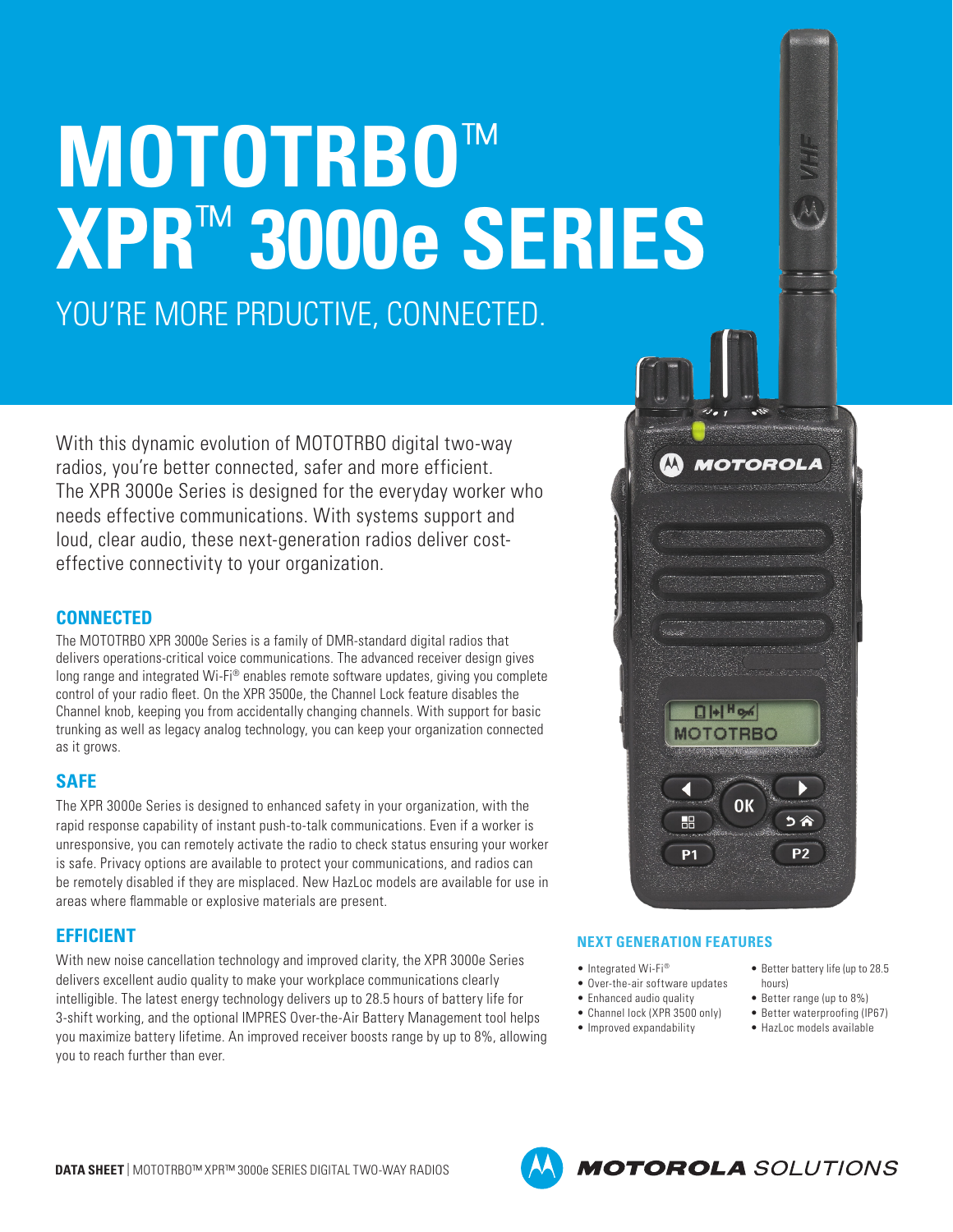| <b>GENERAL SPECIFICATIONS</b>                                                  |                                                                          |                                   |                              |               |  |  |  |
|--------------------------------------------------------------------------------|--------------------------------------------------------------------------|-----------------------------------|------------------------------|---------------|--|--|--|
|                                                                                |                                                                          | <b>LIMITED KEYPAD (LKP) MODEL</b> | <b>NO KEYPAD (NKP) MODEL</b> |               |  |  |  |
| Model Number                                                                   |                                                                          | <b>XPR 3500e</b>                  | <b>XPR 3300e</b>             |               |  |  |  |
| Band                                                                           | VHF                                                                      | UHF                               | VHF                          | UHF           |  |  |  |
| Frequency                                                                      | 136-174 MHz                                                              | 403-527 MHz                       | 136-174 MHz                  | 403-527 MHz   |  |  |  |
| High Power Output                                                              | 5 W                                                                      | 4 W                               | 5 W                          | 4 W           |  |  |  |
| Low Power Output                                                               | 1 W                                                                      | 1 W                               | 1 W                          | 1 W           |  |  |  |
| <b>Channel Spacing</b>                                                         | 12.5, 25* kHz                                                            |                                   |                              |               |  |  |  |
| <b>Channel Capacity</b>                                                        |                                                                          | 128                               | 16                           |               |  |  |  |
| Dimensions (H x W x D),<br>Radio + Standard Battery                            | 4.8 x 2.2 x 1.4 in<br>$(122 \times 56 \times 36 \text{ mm})$             |                                   |                              |               |  |  |  |
| Weight, Radio + Standard Battery                                               |                                                                          | 10 oz (281 g)                     | 9 oz (264 g)                 |               |  |  |  |
| Dimensions (H x W x D),<br>Radio + High Capacity Battery                       | $4.8 \times 2.2 \times 1.7$ in<br>$(122 \times 56 \times 42 \text{ mm})$ |                                   |                              |               |  |  |  |
| Weight, Radio + High Capacity Battery                                          |                                                                          | 11 oz (309 g)                     | 10 oz (292 g)                |               |  |  |  |
| <b>FCC Description</b>                                                         | AZ489FT7069<br>AZ489FT7068<br>AZ489FT7069                                |                                   |                              | AZ489FT7068   |  |  |  |
| IC Description                                                                 | 109U-89FT7069                                                            | 109U-89FT7068                     | 109U-89FT7069                | 109U-89FT7068 |  |  |  |
| Digital / Analog Battery Life <sup>1</sup> ,<br>Standard 2100 mAh Battery      | 19.5 / 14.0                                                              | 18.5 / 14.0                       | 19.5 / 14.0                  | 18.5 / 14.0   |  |  |  |
| Digital / Analog Battery Life <sup>1</sup> ,<br>High Capacity 3000 mAh Battery | 28.5 / 21.0                                                              | 27.5 / 21.0                       | 28.5 / 21.0                  | 27.5 / 21.0   |  |  |  |
| Power Supply (Nominal)                                                         | 7.5 V                                                                    |                                   |                              |               |  |  |  |





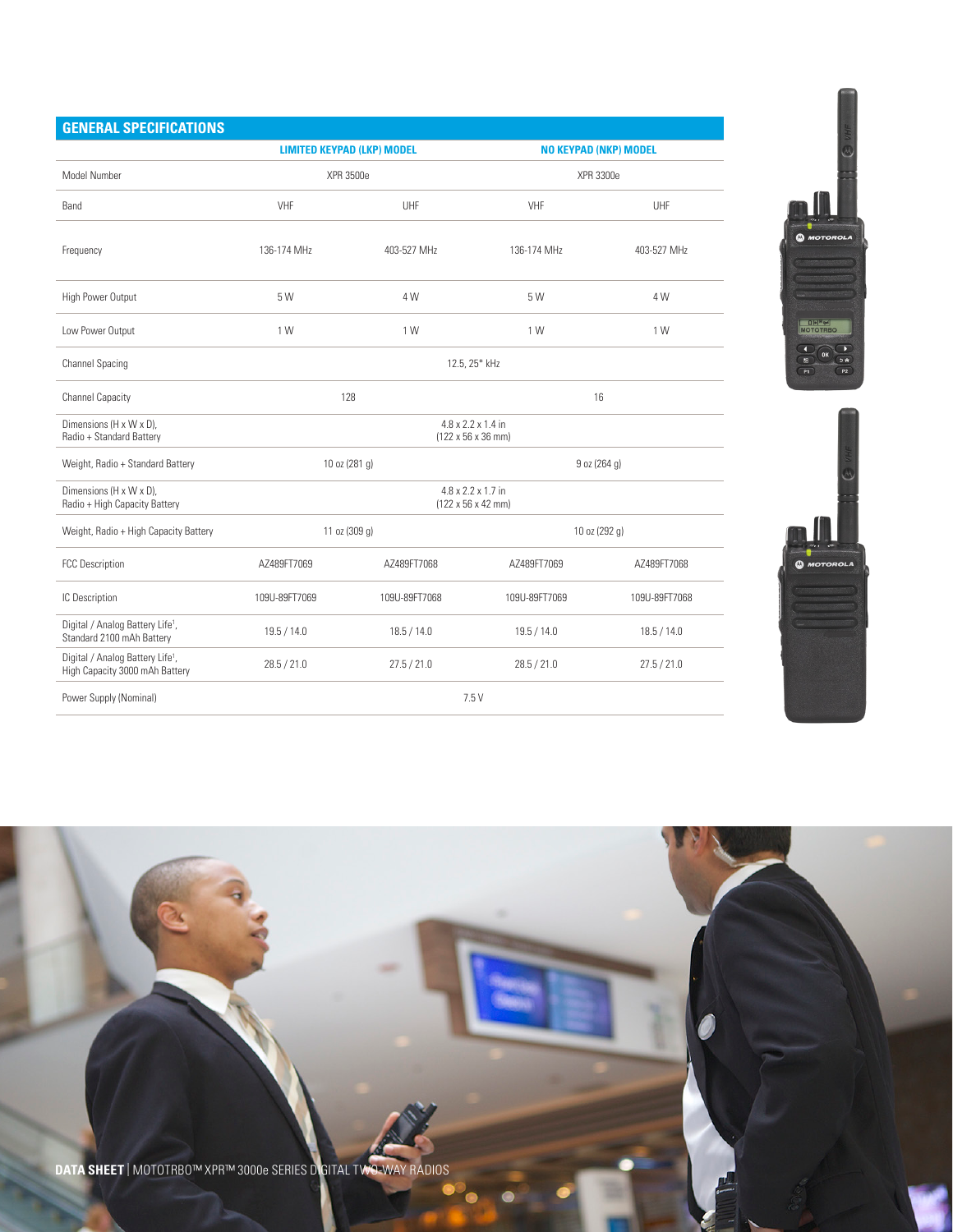| <b>TRANSMITTER SPECIFICATIONS</b>                |                                                                                                                                   |
|--------------------------------------------------|-----------------------------------------------------------------------------------------------------------------------------------|
| <b>4FSK Digital Modulation</b>                   | 12.5 kHz Data: 7K60F1D and 7K60FXD,<br>12.5 kHz Voice: 7K60F1E and 7K60FXE.<br>Combination of 12.5 kHz Voice and<br>Data: 7K60F1W |
| Digital Protocol                                 | ETSI TS 102 361-1, -2, -3                                                                                                         |
| <b>Conducted/Radiated Emissions</b><br>(TIA603D) | $-36$ dBm < $1$ GHz. $-30$ dBm > $1$ GHz                                                                                          |
| Adjacent Channel Power                           | 60dB (12.5 kHz channel),<br>70dB (25* kHz channel)                                                                                |
| <b>Frequency Stability</b>                       | $\pm$ 0.5 ppm                                                                                                                     |
| <b>RECEIVER SPECIFICATIONS</b>                   |                                                                                                                                   |
| Analog Sensitivity (12dB SINAD)                  | $0.16$ uV                                                                                                                         |
| Digital Sensitivity (5% BER)                     | $0.14$ uV                                                                                                                         |
| Intermodulation (TIA603D)                        | 70 dB                                                                                                                             |
| Adjacent Channel Selectivity,<br>(TIA603A)-1T    | 60 dB (12.5 kHz channel),<br>70 dB (25* kHz channel)                                                                              |
| Adjacent Channel Selectivity,<br>(TIA603D)-2T    | 45 dB (12.5 kHz channel),<br>70 dB (25* kHz channel)                                                                              |
| Spurious Rejection (TIA603D)                     | 70 dB                                                                                                                             |
|                                                  |                                                                                                                                   |

| <b>AUDIO SPECIFICATIONS</b>                      |                                                        |  |  |  |  |
|--------------------------------------------------|--------------------------------------------------------|--|--|--|--|
| Digital Vocoder Type                             | $AMBF+2^{TM}$                                          |  |  |  |  |
| Audio Response                                   | TIA603D                                                |  |  |  |  |
| Audio Output Power                               | Rated: 0.5 W @ 1% distortion<br>Maximum: 2.5 W         |  |  |  |  |
| Hum and Noise                                    | -40 dB (12.5 kHz channel).<br>-45 dB (25* kHz channel) |  |  |  |  |
| <b>Conducted Spurious Emissions</b><br>(TIA603D) | $-57$ dBm                                              |  |  |  |  |
| <b>WI-FI SPECIFICATIONS</b>                      |                                                        |  |  |  |  |
| <b>Standards Supported</b>                       | IEEE 802.11b, 802.11g, 802.11n                         |  |  |  |  |
| Security Protocol Supported                      | WPA, WPA-2, WEP                                        |  |  |  |  |
| Maximum Number of SSIDs                          | 64                                                     |  |  |  |  |
| <b>ENVIRONMENTAL SPECIFICATIONS</b>              |                                                        |  |  |  |  |
| Operating Temperature <sup>2</sup>               | -22 °F to +140 °F (-30 °C to +60 °C)                   |  |  |  |  |
| Storage Temperature                              | -40 °F to +185 °F (-40 °C to +85 °C)                   |  |  |  |  |
| Electrostatic Discharge                          | IFC 61000-4-2 Level 4                                  |  |  |  |  |
| Dust and Water Intrusion                         | IEC 60529 - IP67, 3.3 ft (1m) for 30 mins              |  |  |  |  |
| Packaging Test                                   | MIL-STD 810D and F                                     |  |  |  |  |
| <b>HAZLOC CERTIFICATION</b>                      |                                                        |  |  |  |  |

When properly equipped with Motorola UL-Approved battery, XPR 3000e Series radios are UL-Approved to TIA-4950 for use in Hazardous Locations, Division 1, Class I, II, III, Groups C,D,E, F, G; Division 2, Class 1, Groups A,B,C,D, T3C. Tamb = -25 °C to +60 °C.

#### NOTES

1: Typical battery life, 5/5/90 profile at maximum transmitter power with Wi-Fi and applications disabled. Actual observed runtimes may vary. 2: Radio only. Specialized low-temperature battery required for operation below 14 °F (-10 °C)

Specifications subject to change without notice. All specifications shown are typical values.

\*25 kHz channels not available in USA.

#### **GENERAL**

- VHF Band, 5 W
- UHF Band, 4 W
- LKP Models: Mono screen, limited keypad, 128 channels
- NKP Models: No screen or keypad, 16 channels
- Analog and Digital
- Voice and text only
- Integrated Wi-Fi
- Canned Text Messaging
- Voice Announcement
- Home Channel Reminder
- Late Entry
- Priority Scan

Optional

#### **AUDIO**

- Intelligent Audio
- IMPRES Audio
- SINC+ Noise Cancellation
- Acoustic Feedback Suppressor • User-Selectable Audio Profiles
- 
- Trill Enhancement • Switch Speaker

- **CUSTOMIZATION**
- Wide range of Accessories
- Slim GCAI Connector
- 4 Programmable Buttons (LKP)
- 2 Programmable Buttons (NKP)

# **MANAGEMENT**

- Radio Management
- Over-the-Air Programming
- o Over-the-Air Software Update
- IMPRES Energy
- o IMPRES Battery Management Over-the-Air Battery
- Management

#### **SYSTEMS**

- Dual Capacity Direct Mode
- Conventional
- IP Site Connect
- Capacity Plus Single/Multi Site

#### **SAFETY**

- Lone Worker
- Basic Privacy
- Enhanced Privacy
- Transmit Interrupt (Decode)
- Transmit Interrupt (Encode)
- Digital Emergency
- Emergency Search Tone
- Remote Monitor (Decode)
- Radio Disable / Enable (Decode)
- HazLoc certification
- Waterproof to IP67
- Rugged to MIL-STD 810